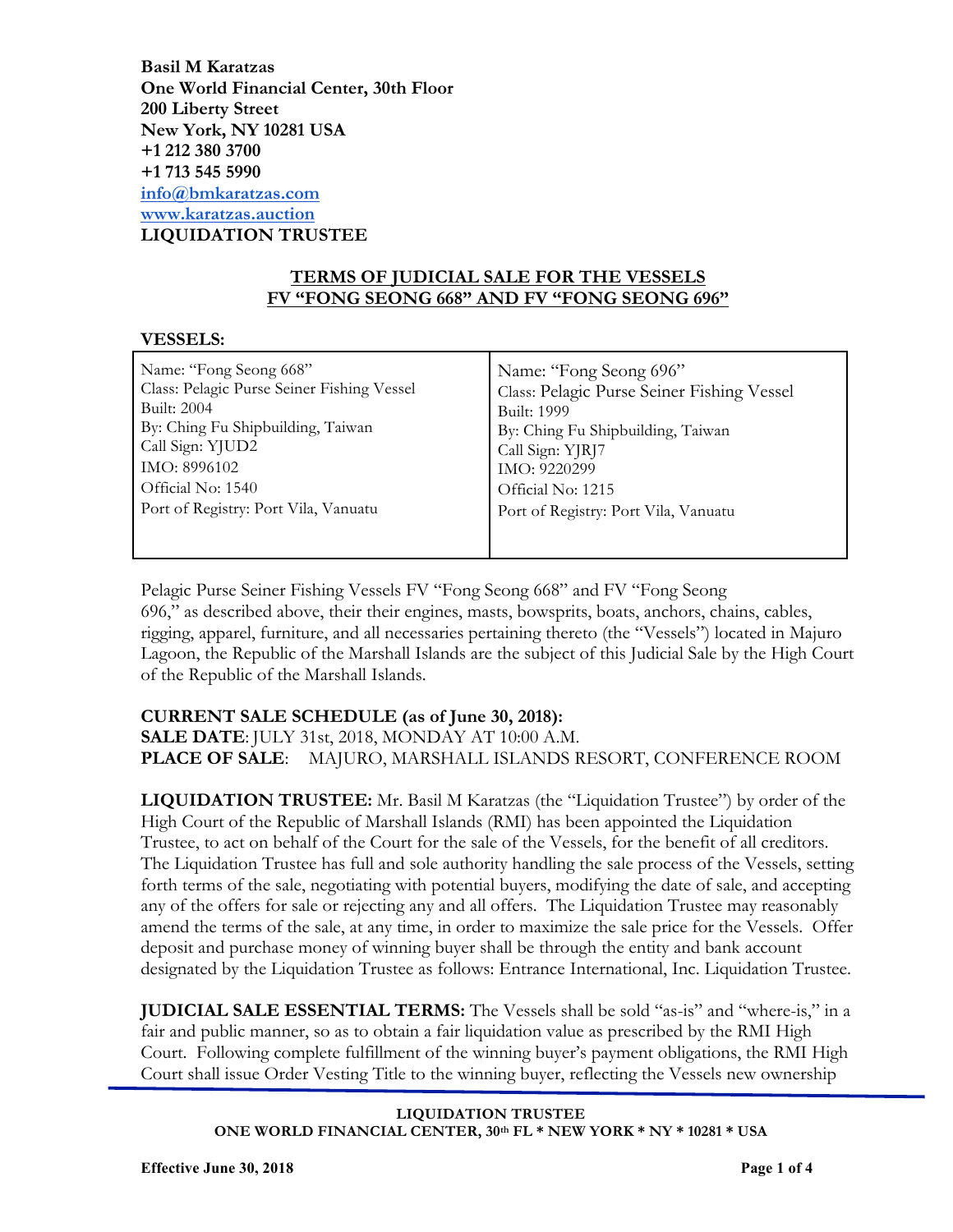## **TERMS OF JUDICIAL SALE**

 **Republic of the Marshall Islands Judicial Sale FV Fong Seong 668 FV Fong Seong 696 www.karatzas.auction**

**Liquidation Trustee +1 212 380 3700 +1 713 545 5990 info@bmkaratzas.com**

and clearance of all prior encumbrances to title, suitable for the registration of the Vessels by the new owner. Except where specified by High Court Court Order, no warranties, whatsoever, are provided regarding the condition, delivery or fitness of the Vessels, or otherwise.

**COMMUNICATION:** Liquidation Trust may be contacted by email at info@bmkaratzas.com or by telephone at +1 713 545 5990. General Information about the Vessels and general announcements may be found on the web at www.karatzas.auction ; qualified buyers may request to obtain password credentials to access legal documents and vessels' certificates and documentation online on said website.

**INTERESTED BUYERS:** Interested Buyers may be required to provide full company background including years in business, numbers of vessels owned and operated, approximate annual revenues, recent vessel acquisitions / dispositions, and naming of their primary banking relationships and their primary law firm. Password credentials and other proprietary information, including permission to inspect the Vessels will only be granted to Interested Buyers approved by Liquidation Trustee (Qualified buyers). Interested Buyers may opt to express their buying interest via ship-broker(s); in the case of ship-broker(s) expressing buying interest, naming of their direct client (Interested Buyer) is required, along with information set forth required of Interested Buyers.

**Important Disclaimer:** ship-brokerage commissions to ship-brokers shall be paid by their prospective Interested Buyers; the Liquidation Trustee absolutely shall not pay or authorize to pay any ship-brokerage commissions.

**INSPECTION OF THE VESSELS:** Vessels are located in Majuro Lagoon, Republic of Marshall Islands. Qualified Buyers are invited to inspect the Vessels and their available documents between July 18th and July 31st, 2018, conditioned upon providing Liquidation Trustee with reasonable advance notice of their intent to inspect the Vessels, the dates and times of their intended inspection, and a copy of valid passport of each of their inspector(s) or designee(s) that intend to board the Vessels. Invitations to board are at the visitor's own risk, and the Liquidation Trustee and High Court, and their respective delegees and agents, accept no duty relating to the assistance, aid or safety of those who may board.

**OFFERS:** Qualified Buyers interested in purchasing the Vessels must submit a firm offer of certain duration, which in no case shall expire sooner than fourteen (14) days following the Liquidation Trustee's then-contemplated Sale Date. Whether Qualified Buyers have exercised their option to or waived their right to physically inspect the Vessels, all offers to purchase the Vessels are subject exclusively to these Terms of Judicial Sale on an "as is, where is" basis. Conditional offers absolutely will not be considered. Upon the Liquidation Trustee's acceptance of a Qualified Buyer's offer, the Qualified Buyer's obligation to tender complete purchase money price for the Vessels is final and irrevocable, regardless of the Vessels' condition or worth.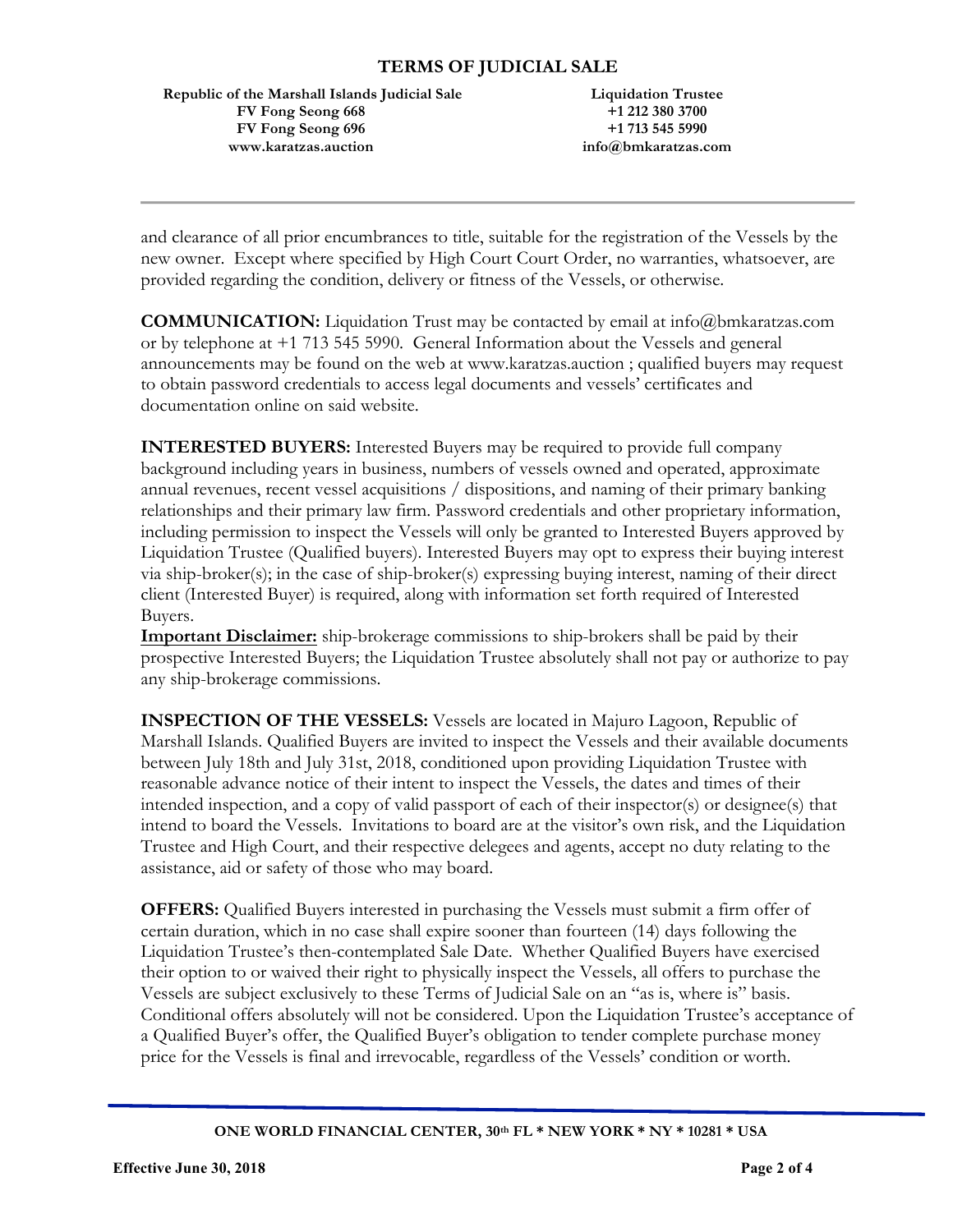**Republic of the Marshall Islands Judicial Sale FV Fong Seong 668 FV Fong Seong 696 www.karatzas.auction**

**Liquidation Trustee +1 212 380 3700 +1 713 545 5990 info@bmkaratzas.com**

**DEADLINE FOR OFFERS:** Offers may be submitted electronically to Liquidation Trustee by email at info@bmkaratzas.com prior to RMI close-of-business (1700, GMT +12) on July 28th, 2018. For sake of good order, acknowledgement notice to be provided via email by Liquidation Trustee to all qualified bidders within hours of receiving each offer.

**ROUNDS OF OFFERING:** At Liquidation Trustee's sole discretion, highest bidders may be invited to second round of bidding, or be allowed to improve the purchase amount offered against competing offers. Again, at Liquidation Trustee's sole discretion, yet a third round of bidding may be extended with Qualified Barters. Liquidation Trustee may reject any offers that are conditional or not outright, or even cancel the sale of the Vessels if offers are deemed to low or noncompetitive, in Liquidation Trustee's sole discretion.

**SECURITY DEPOSIT:** All offers, to be considered for second and higher rounds of bidding, must be accompanied by immediate tender of cash (U.S. Dollars) deposit in the amount of thirtypercent (30%) of the total purchase price of the first-round-offer, which must be promptly received in the Liquidation Trustee's designated bank account. Non-winning bidders shall be refunded their deposit (net of any banking fees) within three banking days of being notified by Liquidation Trust of their unsuccessful effort to acquire the Vessels. Winning bidder failing to timely tender full payment of offer total price, failing to perform as per the terms of this sale or otherwise failing to successfully execute on the purchase of the Vessels, will have their deposit forfeited for the absolute benefit of the Liquidation Trustee's designated account, and forfeited deposit to be passed on to creditors once Vessels have been successfully sold in subsequent sale effort.

**PRIVACY:** Information on Interested and Qualified Buyers and their companies and bidding offers shall remain private and confidential. Liquidation Trustee retains the right to utilize such information for certain purposes, such as maximizing the sale price for the Vessels, for due diligence reasons, or as otherwise may be allowed by RMI law. Information on Interested and Qualified Buyers and their companies and bidding offers may be shared with the Marshall Islands High Court or other competent jurisdictions, upon request of the Court of the subject Qualified Bidder.

**CLOSING:** Closing shall take place in Majuro, Marshall Islands within ten (10) calendar days of the Liquidation Trustee's acceptance of the winning buyer's offer. At day and time of closing, the outstanding balance of the purchase price, and any other monies dues if so agreed, shall be secured in Liquidation Trustee's designated bank account.

**FINALITY:** Sale of the Vessels is irrevocable and final, regardless of the Vessels' quality, condition, seaworthiness, commercial suitability, or other attributes. Parties submitting offers shall bear all risk of changes in the Vessels material attributes from time date of issuance of offer. Interested Buyers shall be deemed exclusively responsible for exercising their own due diligence.